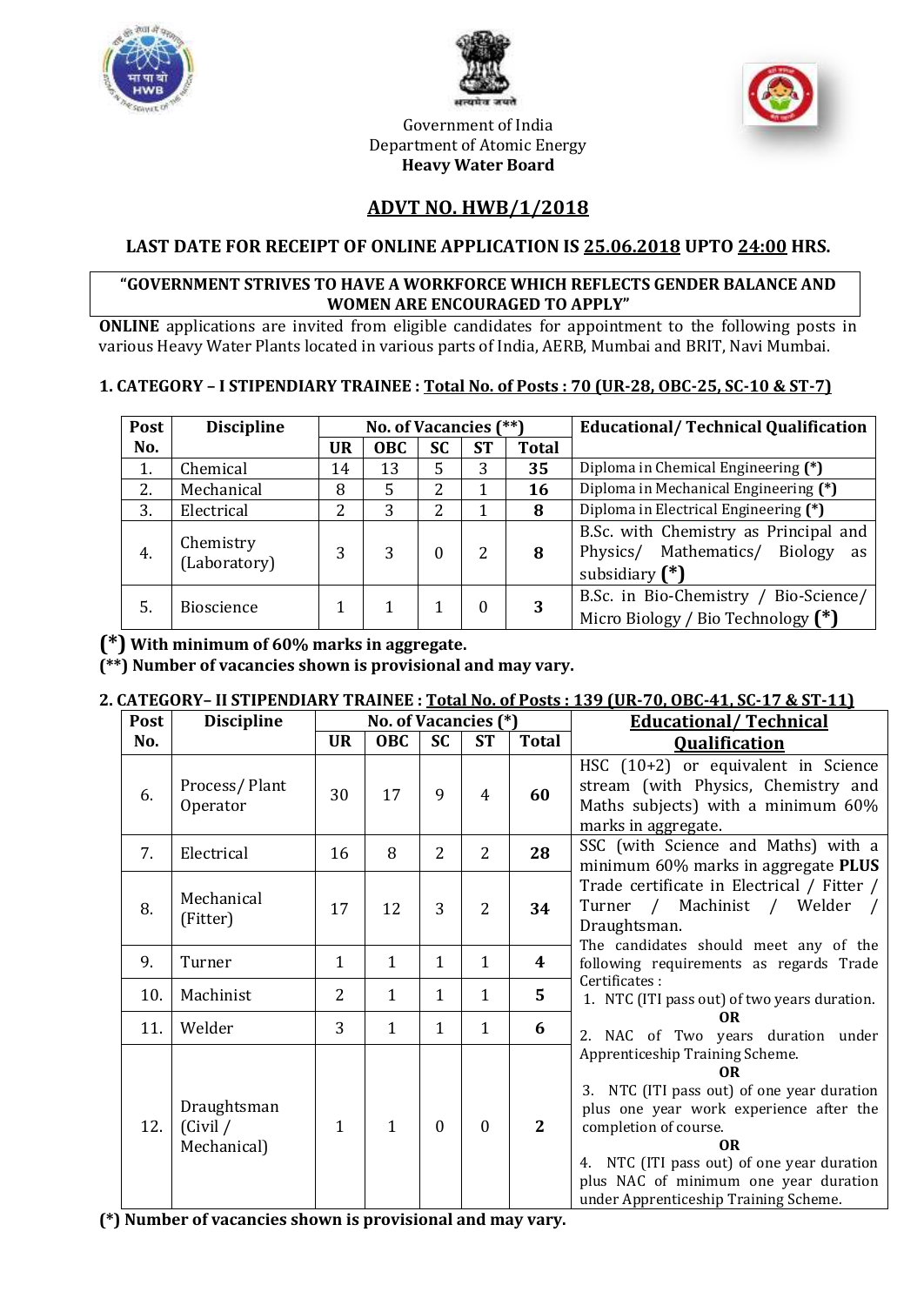#### **Educational/Technical Qualifications should be from a recognized University/Board of Technical Education of Central or State Government.**

|               | PHYSICAL STANDARDS:                                                                              |
|---------------|--------------------------------------------------------------------------------------------------|
|               | No deformity.                                                                                    |
|               | Night or Colour blindness shall be a disqualification.                                           |
|               | Those who are having perforated ear drums need not apply. However, the candidates, who           |
|               | had perforated ear drum earlier and got rectified by surgery, are eligible to apply.             |
| <b>Height</b> | Minimum height for male and female candidates shall be 152 cm and 148 cm respectively.           |
| Weight        | Minimum / maximum weight of candidate should be corresponding to the height of the               |
|               | person within BMI range from 18.5 to less than 25. Candidate with BMI of 17 to 18.5 (mild        |
|               | thinness) and 25 to 27.5 (pre obese) can be considered, subject to otherwise being healthy       |
|               | and further Medical Examination, if necessary.                                                   |
| <b>Vision</b> | Distant Vision: 6/18 or better (without wearing glasses or any other aid), correctable to 6/6.   |
|               | Near Vision: N8 (without wearing glasses or any other aid), correctable to N6.                   |
|               | Candidates who are not meeting the above physical standards will not be allowed for Skill Test / |
|               | Interview (wherever applicable).                                                                 |

### **AGE LIMIT FOR CATEGORY – I & II TRAINEES (as on the last date of closing of receipt of online application)**

| <b>Name of the Post</b> | <b>Age Limit</b>                    |
|-------------------------|-------------------------------------|
| Cat I Trainees          | Minimum 18 Yrs. and Maximum 24 Yrs. |
| Cat II Trainees         | Minimum 18 Yrs. and Maximum 22 Yrs. |

#### **SELECTION METHOD :**

**STIPENDIARY TRAINEE – CATEGORY-I : Written Test and Interview.**

Objective type Written Test of **Two Hour duration** with negative marking. **Each correct answer will carry 1 (one) mark and each wrong answer will carry ½ [half] negative mark**.

The Written Examination shall include Questions pertaining to Psychometric/ Aptitude / General Knowledge/ day-to-day science / discipline of the candidate.

ONLY those who have cleared the Written Test will be called for Interview.

#### **STIPENDIARY TRAINEE – CATEGORY-II**

The selection process will consist of Test in 3 stages. (Stage 1 & 2 –Written Test and Stage 3 – Trade/ Skill Test). The Stage 1 & 2 Written Test will be conducted on the same day. The answer sheet of the Stage 2 Test will be evaluated only of those candidates who qualify in the Stage 1 written test. There will be negative marking for the written tests.

| <b>STAGE 1 -</b>        | Questions will be on Mathematics, Science and General Awareness. "3" Marks will   |
|-------------------------|-----------------------------------------------------------------------------------|
| <b>Preliminary Test</b> | be awarded for each correct answer and "1" Mark will be deducted for each         |
|                         | incorrect answer.                                                                 |
| STAGE 2 -               | Questions will be from the respective trades for ITI and HSC $(12th)$ for Process |
| <b>Advanced Test</b>    | Plant Operator.                                                                   |
|                         | "3" Marks will be awarded for each correct answer and "1" Mark will be deducted   |
|                         | for each incorrect answer.                                                        |
|                         | A Merit list of candidates will be prepared based on scores obtained in Stage 2   |
|                         | Test only.                                                                        |
| STAGE 3 -               | ONLY for those who have cleared the Stage-2 test and will be on go/no-go basis.   |
| <b>Skill Test</b>       | Candidates will be called as per merit.                                           |
|                         | Candidates clearing the Skills Test to be shortlisted and empanelled in order of  |
|                         | merit based on marks secured in Stage 2.                                          |

**SCOPE OF TRAINING :** Selected candidates will be given training in various aspects of relevant trades, as per prescribed syllabi of each trade and for meeting stringent requirements of HWB. During the period of Training and thereafter, the candidates will be required to attend round-the-clock shift duties. The place of initial Training will be at HWP, Manuguru, Telangana OR HWP, Kota, Rajasthan. Hostel accommodation will be provided to the Trainees by Heavy Water Plant, Manuguru/Kota The candidates will not have any choice/option for any particular training programme/training place.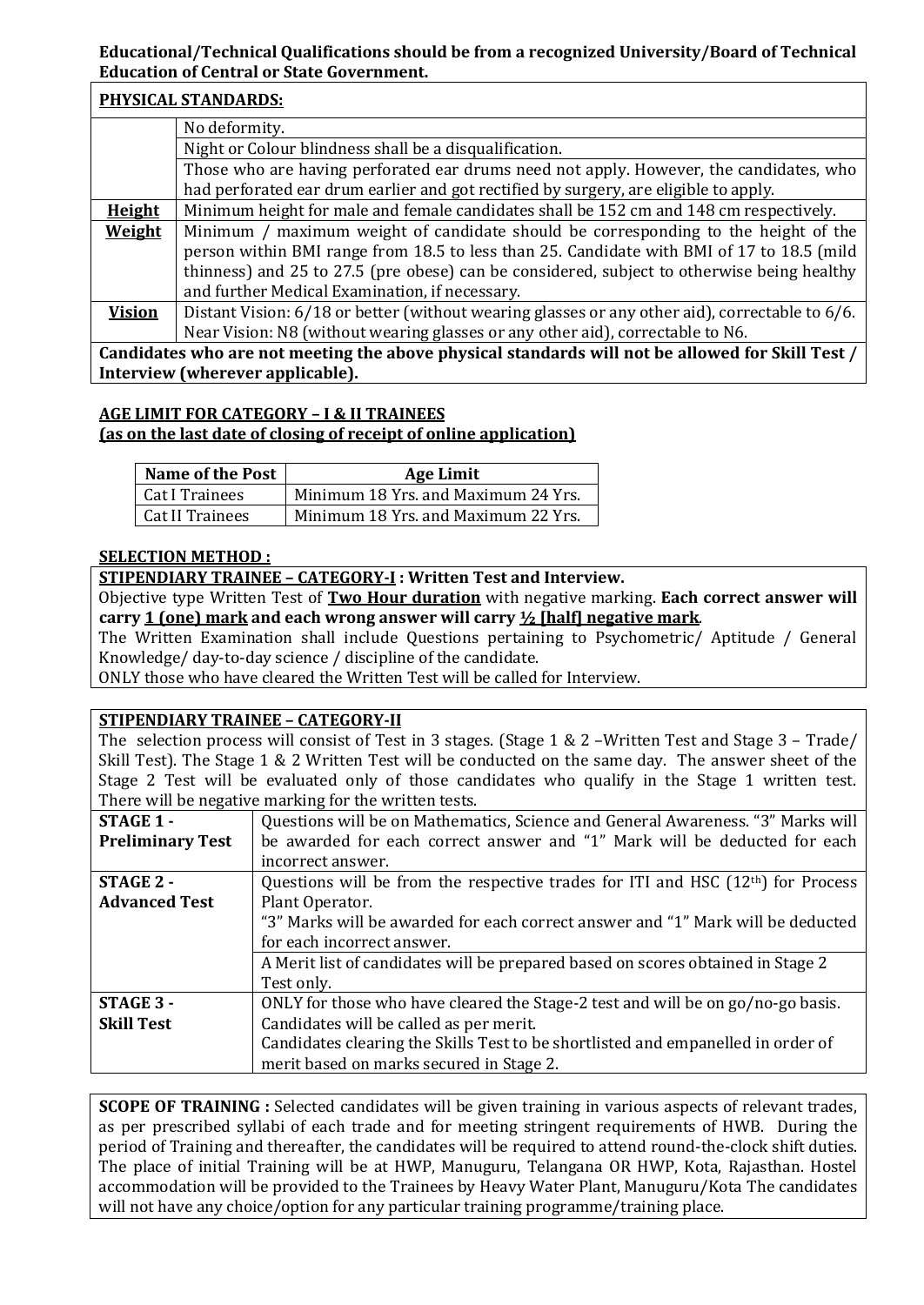#### **TOTAL DURATION OF TRAINING : 2 Years for both Stipendiary Trainee – Category- I & II. CONSOLIDATED STIPEND DURING TRAINING :**

|                                                                     | I Year         | II Year        |  |  |
|---------------------------------------------------------------------|----------------|----------------|--|--|
| <b>CATEGORY-I Trainees</b>                                          | Rs. 16,000/-   | Rs. 18,000/-   |  |  |
| <b>CATEGORY-II Trainees</b>                                         | $Rs. 10,500/-$ | $Rs. 12,500/-$ |  |  |
| A One Time Book Allowance of Rs. 3000/- is admissible as per Rules. |                |                |  |  |

| <b>POST / GRADE AFTER SUCCESSFUL COMPLETION OF TRAINING</b>                                               |                               |                                |                  |  |  |
|-----------------------------------------------------------------------------------------------------------|-------------------------------|--------------------------------|------------------|--|--|
| Upon successful completion of training, trainees will be considered for absorption in the following grade |                               |                                |                  |  |  |
| depending on their performance during the period of training and interview at the end of the training.    |                               |                                |                  |  |  |
| <b>Stipendiary Trainees</b><br><b>Post</b>                                                                |                               | <b>Level in the Pay Matrix</b> | <b>Entry Pay</b> |  |  |
| CATEGORY-I                                                                                                | <b>Scientific Assistant/C</b> | Level 7                        | Rs. 44,900/-     |  |  |
| CATEGORY-II                                                                                               | Technician/B                  | Level 3                        | Rs. 21,700/-     |  |  |
|                                                                                                           | Technician/C                  | Level 4                        | Rs. 25,500/-     |  |  |
|                                                                                                           |                               |                                |                  |  |  |

In addition to entry pay, allowances will be admissible under Central Government Rule.

#### **BOND** :

The selected candidates will have to execute a bond to complete the Training and to serve the HWB/HWPs or any other Constituent Units of DAE, if offered appointment after the training, for a period of three years after absorption. A trainee who fails to complete the training or serve the Government for 3 years, if offered appointment, will be liable to pay to the Government a sum equivalent to aggregate amount of stipend received by him/her during the period of training alongwith interest thereon.

#### **IMPORTANT NOTE :**

Recruitment Rule for Category-I & II prescribes the eligibility criteria in terms of minimum qualification & percentage of marks. However, if candidates with additional higher qualifications opt for selection to the posts, they will not be denied the opportunity for consideration for recruitment. Such candidates who are already overqualified or likely to complete the process of acquiring higher qualification after their recruitment, with not less than 60%, such qualification will not be considered for promotion on the basis of Additional Qualification for the specified period as indicated below :

| a) B.Sc. / Diploma in Engineering | - 6 Years.  |
|-----------------------------------|-------------|
| b) B. Tech. $/$ AMIE $/$ M.Sc.    | - 8 Years.  |
| c) M. Tech. $/$ Ph.D.             | - 10 Years. |

#### **Post no. 13: TECHNICIAN - C / D (CRANE / FORKLIFT OPERATOR )– "Group C, Non-Gazetted".**

| <b>NO. OF POSTS</b>       |                                                                                       | $2$ (UR - 1 & OBC- 1)                                                                            |  |  |  |
|---------------------------|---------------------------------------------------------------------------------------|--------------------------------------------------------------------------------------------------|--|--|--|
|                           |                                                                                       | (Number of vacancies shown is provisional and may vary).                                         |  |  |  |
|                           |                                                                                       | <b>EDUCATIONAL QUALIFICATION</b> : Minimum 60 % marks in SSC <b>OR</b> HSC with Science & Maths. |  |  |  |
| <b>Note</b>               | Experience in Operation and Maintenance of Coles / TIL / Escorts Tyre Mounted Cranes, |                                                                                                  |  |  |  |
|                           |                                                                                       | Tata P&H Crawler Crane, 35 MT Tractor Trailer and Forklifts (Electrical & Diesel Operated)       |  |  |  |
|                           |                                                                                       | in a reputed Industry / Organisation.                                                            |  |  |  |
|                           |                                                                                       | Minimum 4 years of experience for Technician/C and Minimum 8 years of experience for             |  |  |  |
|                           |                                                                                       | Technician/D. Candidates should possess valid Heavy Vehicle driving licence.                     |  |  |  |
| <b>Age Limit</b>          |                                                                                       | Minimum 18 yrs. and Maximum 33 years as on the last date of receipt of online application.       |  |  |  |
| Pay Band                  | ₹ 25,500/- in Level 4 of the Pay matrix +DA. (For Technician / C)                     |                                                                                                  |  |  |  |
|                           | ₹ 29,200/- in Level 5 of the Pay matrix +DA. (For Technician / D)                     |                                                                                                  |  |  |  |
|                           | (In addition House Rent Allowance and Transport Allowance are also admissible at      |                                                                                                  |  |  |  |
|                           | prescribed rates depending upon the place of posting)                                 |                                                                                                  |  |  |  |
| <b>Mode of Selection</b>  |                                                                                       | Selection process will be similar to the mode of selection of Stipendiary Trainee                |  |  |  |
|                           |                                                                                       | Category - II consisting of viz; Stage-1 Preliminary Test, Stage-2 Advanced Test                 |  |  |  |
|                           |                                                                                       | and Stage-3 Skill Test. The Stage 1 & 2 Written Test will be conducted on the                    |  |  |  |
|                           |                                                                                       | same day. The answer sheet of the Stage 2 Test will be evaluated only of those                   |  |  |  |
|                           |                                                                                       | candidates who qualify in the Stage 1 written test. There will be negative                       |  |  |  |
|                           |                                                                                       | marking for the written tests.                                                                   |  |  |  |
| <b>Physical Standards</b> |                                                                                       | No deformity. Night or Colour blindness shall be a disqualification.                             |  |  |  |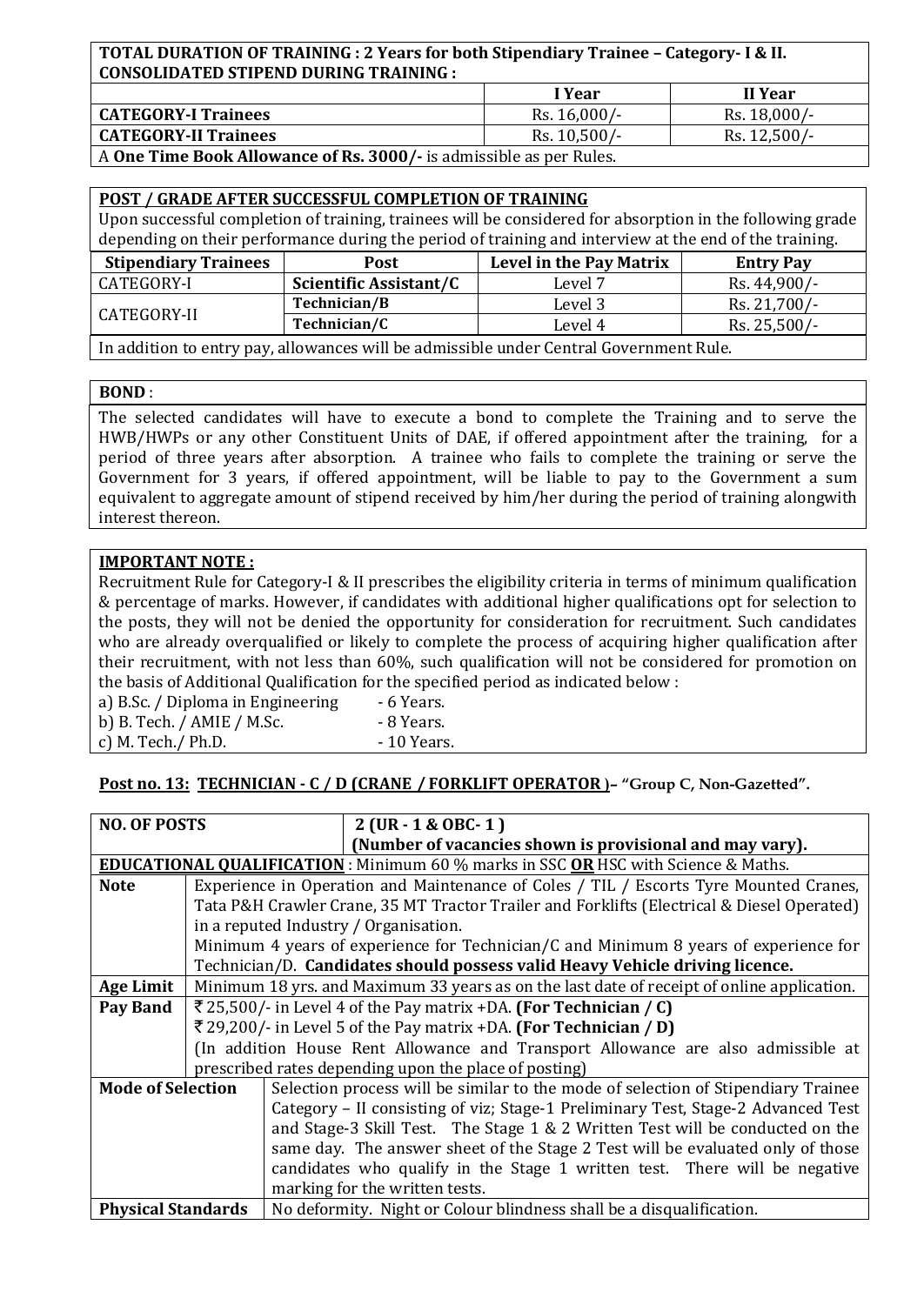#### **Post No. 14: SCIENTIFIC OFFICER/D (MEDICAL - GENERAL MEDICINE)– "Group A, Gazetted".**

| <b>NO. OF POSTS</b>      | $\mathcal{L}_{\mathbf{y}}$ $\mathcal{L}_{\mathbf{y}}$ and $\mathcal{L}_{\mathbf{y}}$ and $\mathcal{L}_{\mathbf{y}}$ and $\mathcal{L}_{\mathbf{y}}$<br>$2$ (UR) |  |  |  |  |  |
|--------------------------|----------------------------------------------------------------------------------------------------------------------------------------------------------------|--|--|--|--|--|
|                          | (Number of vacancies and place of posting shown are provisional.                                                                                               |  |  |  |  |  |
|                          | Selected candidates are liable to be posted in Heavy Water Board                                                                                               |  |  |  |  |  |
|                          | or any of the Heavy Water Plants at Manuguru (Telangana),                                                                                                      |  |  |  |  |  |
|                          | Tuticorin (Tamil Nadu), Talcher (Odisha), Baroda (Gujarat) and                                                                                                 |  |  |  |  |  |
|                          | Kota (Rajasthan).                                                                                                                                              |  |  |  |  |  |
|                          | M.B.B.S. with five years experience.                                                                                                                           |  |  |  |  |  |
| <b>QUALIFICATION</b>     | Candidates with Institutional experience shall be preferred.                                                                                                   |  |  |  |  |  |
|                          | Mandatory Internship will not be counted as experience.                                                                                                        |  |  |  |  |  |
| <b>NATURE OF</b>         | 1. Attending to patients of all age groups & providing health care at                                                                                          |  |  |  |  |  |
| <b>DUTIES</b>            | the periphery level.                                                                                                                                           |  |  |  |  |  |
|                          | 2. Attending to routine ailments, chronic cases like Diabetes                                                                                                  |  |  |  |  |  |
|                          | mellitus, Hypertension, Ischemic Heart Disease, Tuberculosis,                                                                                                  |  |  |  |  |  |
|                          | epilepsy etc.                                                                                                                                                  |  |  |  |  |  |
|                          | 3. Follow-up of patients with chronic illnesses with regular                                                                                                   |  |  |  |  |  |
|                          | monitoring & reference to hospital as and when required.                                                                                                       |  |  |  |  |  |
|                          | Management of emergencies at dispensary and after stabilization<br>4.                                                                                          |  |  |  |  |  |
|                          | referring to hospital, if necessary.                                                                                                                           |  |  |  |  |  |
|                          | Data Entry in computer including General case notes, diagnosis,<br>5.                                                                                          |  |  |  |  |  |
|                          | online prescription, creating Service Order, Appointments etc.                                                                                                 |  |  |  |  |  |
|                          | Conducting preventive clinics like Well Baby Clinic, Antenatal<br>6.                                                                                           |  |  |  |  |  |
|                          | clinic, screening programs and participation in academic                                                                                                       |  |  |  |  |  |
|                          | activities.                                                                                                                                                    |  |  |  |  |  |
|                          | 7. Candidates will also have to work in the Casualty Department as<br>Casualty Medical Officer as and when deployed.                                           |  |  |  |  |  |
|                          |                                                                                                                                                                |  |  |  |  |  |
|                          | 8. Candidates should also be conversant with basic knowledge of<br>computers to enter the data in Hospital Information System.                                 |  |  |  |  |  |
| <b>Age Limit</b>         | Maximum 40 yrs. as on the last date of receipt of online application.                                                                                          |  |  |  |  |  |
| <b>Pay Band</b>          | ₹ 67,700/- in Level 11 of the Pay Matrix + Non Practicing Allowance +                                                                                          |  |  |  |  |  |
|                          | Dearness Allowance.                                                                                                                                            |  |  |  |  |  |
|                          | (In addition House Rent Allowance and Transport Allowance are also                                                                                             |  |  |  |  |  |
|                          | admissible at prescribed rates depending upon the place of posting)                                                                                            |  |  |  |  |  |
| <b>Mode of Selection</b> | Selection will be made on the basis of performance in the Personal                                                                                             |  |  |  |  |  |
|                          | Interview.                                                                                                                                                     |  |  |  |  |  |

#### **Post No. 15: NURSE/A – "Group B, Non-Gazetted".**

| <b>NO. OF POSTS</b> | $2 (OBC-1 & SC-1)$                                           |
|---------------------|--------------------------------------------------------------|
|                     | 3 (Anticipated) (UR- 1, SC-1 & ST-1)                         |
|                     | (Number of vacancies shown are provisional. Selected         |
|                     | candidates are liable to be posted in any of the Heavy Water |
|                     | Plants at Manuguru (Telangana), Tuticorin (Tamil Nadu),      |
|                     | Talcher (Odisha), Baroda (Gujarat) and Kota (Rajasthan) etc. |
|                     | or any other constituent units of DAE.                       |

## **QUALIFICATION :**

i) XII Standard and Diploma in Nursing & Mid-wifery (3 years Course) + Valid Registration as Nurse from Central / State Nursing Council in India.

ii) B.Sc. (Nursing) or

iii) Nursing 'A' Certificate with 3 years experience in Hospital or Nursing Assistant Class III & above from Armed Forces.

| <b>Note</b> | Candidates possessing <b>Degree in Nursing</b> may also be considered for recruitment for |
|-------------|-------------------------------------------------------------------------------------------|
|             | the above posts. Such candidates may be considered for awarding 2 Additional              |
|             | <b>Increments (Non Absorbable)</b> at the time of recruitment.                            |
| Age Limit   | Maximum 30 years as on the last date of receipt of online application.                    |
| Pay Band    | $\sqrt{544,900}$ /- in Level 7 of the Pay matrix +DA.                                     |
|             | (In addition House Rent Allowance and Transport Allowance are also admissible at          |
|             | prescribed rates depending upon the place of posting)                                     |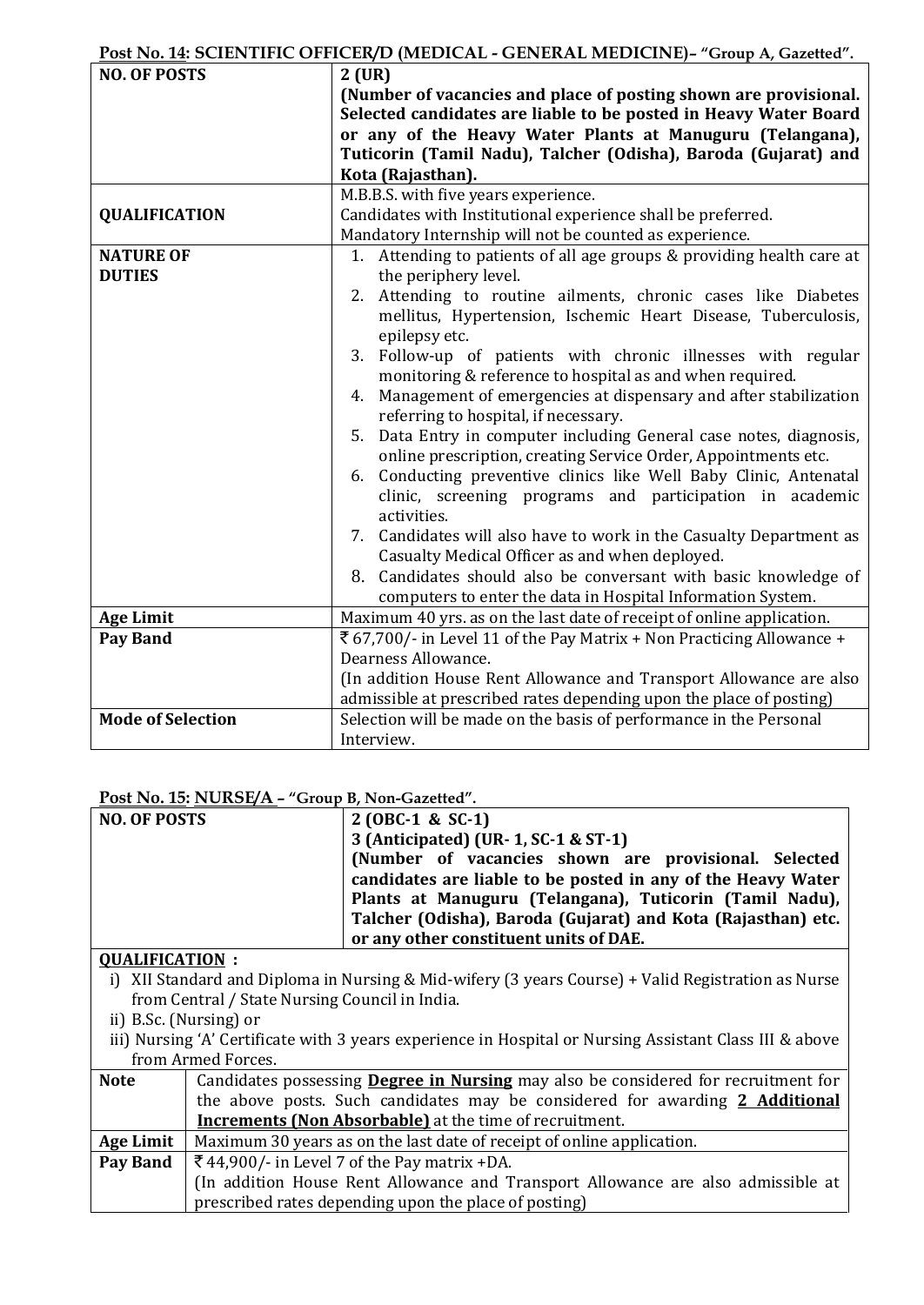| <b>Mode of Selection</b> | Selection process will be similar to the mode of selection of Stipendiary Trainee |
|--------------------------|-----------------------------------------------------------------------------------|
|                          | Category - II consisting of viz; Stage-1 Preliminary Test, Stage-2 Advanced Test  |
|                          | and Stage-3 Skill Test. The Stage $1 \& 2$ Written Test will be conducted on the  |
|                          | same day. The answer sheet of the Stage 2 Test will be evaluated only of those    |
|                          | candidates who qualify in the Stage 1 written test. There will be negative        |
|                          | marking for the written tests.                                                    |

**Post No. 16: STENOGRAPHER GRADE-II – "Group B, Non-Gazetted".**

| <b>NO. OF POSTS</b>      | 2 (UR-1 & OBC-1)                                                                                 |  |
|--------------------------|--------------------------------------------------------------------------------------------------|--|
|                          | (Number of vacancies shown are provisional. Selected candidates are liable to                    |  |
|                          | be posted in Heavy Water Board or any of the Heavy Water Plants at Manuguru                      |  |
|                          | (Telangana), Tuticorin (Tamil Nadu), Talcher (Odisha), Baroda (Gujarat) and                      |  |
|                          | Kota (Rajasthan).                                                                                |  |
| <b>OUALIFICATION:</b>    | Matriculation or equivalent.<br>i)                                                               |  |
|                          | Minimum speed of 100 wpm in English Shorthand and 45 wpm in English<br>ii)                       |  |
|                          | Typewriting.                                                                                     |  |
|                          | <b>Desirable Qualification:</b> Knowledge of Computer Application, Data Entry & Data Processing. |  |
|                          |                                                                                                  |  |
| <b>Age Limit</b>         | Maximum 27 years as on the last date of receipt of online application.                           |  |
| Pay Level                | ₹ 35400/- in Level 6 of the Pay Matrix + DA.                                                     |  |
|                          | (In addition House Rent Allowance and Transport Allowance are also admissible at                 |  |
|                          | prescribed rates depending upon the place of posting)                                            |  |
| <b>Mode of Selection</b> | <b>Level 1 Test</b> – Objective Test covering : a) General English b) GK c) General              |  |
|                          | Intelligence & Reasoning and d) Quantitative Aptitude (Arithmetic)                               |  |
|                          | Level 2 Test - Stenography skill Test.                                                           |  |
|                          | <b>Empanelment Criteria</b> : Level 1 & 2.                                                       |  |

**Post No. 17: STENOGRAPHER GRADE-III – "Group C, Non-Gazetted".**

| <b>NO. OF POSTS</b>                                                           |  | $2$ (UR-1 & SC-1)                                                                   |
|-------------------------------------------------------------------------------|--|-------------------------------------------------------------------------------------|
|                                                                               |  | (Number of vacancies shown are provisional. Selected candidates are liable to be    |
|                                                                               |  | posted in Heavy Water Board or any of the Heavy Water Plants at Manuguru            |
|                                                                               |  | (Telangana), Tuticorin (Tamil Nadu), Talcher (Odisha), Baroda (Gujarat) and         |
|                                                                               |  | Kota (Rajasthan) or any unit under Department of Atomic Energy.                     |
| <b>QUALIFICATION</b> : i) Matriculation or equivalent with minimum 50% marks. |  |                                                                                     |
|                                                                               |  | ii) Minimum speed of 80 wpm in English Stenography.                                 |
|                                                                               |  | iii) Typing speed in English of 30 words per minute.                                |
| <b>Age Limit</b>                                                              |  | Maximum 30 years as on the last date of receipt of online application.              |
| Pay Level                                                                     |  | $\overline{\xi}$ 25,500/- in Level 4 of the Pay Matrix + DA.                        |
|                                                                               |  | (In addition House Rent Allowance and Transport Allowance are also admissible at    |
|                                                                               |  | prescribed rates depending upon the place of posting)                               |
| <b>Mode of Selection</b>                                                      |  | <b>Level 1 Test</b> – Objective Test covering : a) General English b) GK c) General |
|                                                                               |  | Intelligence & Reasoning and d) Quantitative Aptitude (Arithmetic)                  |
|                                                                               |  | Level 2 Test - Stenography skill Test.                                              |
|                                                                               |  | <b>Empanelment Criteria: Based on Level 1 &amp; 2.</b>                              |

### **Post No. 18: UPPER DIVISION CLERK**

| <b>NO. OF POSTS</b> | HWB/HWPs - 7 (UR-4, OBC-1 & SC-2) and BRIT-1 (OBC)                                                                                                                                                                                                                                                                                   |
|---------------------|--------------------------------------------------------------------------------------------------------------------------------------------------------------------------------------------------------------------------------------------------------------------------------------------------------------------------------------|
|                     | (Number of vacancies shown are provisional. Selected candidates are liable to<br>be posted in Heavy Water Board or any of the Heavy Water Plants at Manuguru<br>(Telangana), Tuticorin (Tamil Nadu), Talcher (Odisha), Baroda (Gujarat) and<br>Kota (Rajasthan), BRIT, Navi Mumbai or any unit under Department of Atomic<br>Energy. |
|                     |                                                                                                                                                                                                                                                                                                                                      |
|                     | <b>QUALIFICATION:</b> Degree of a recognised University or equivalent with an aggregate of 50% marks.                                                                                                                                                                                                                                |
| <b>DESIRABLE</b>    | Minimum speed of 30 w.p.m. in English Typewriting.<br>1.                                                                                                                                                                                                                                                                             |
|                     | Knowledge of Computer Data Processing.<br>2.                                                                                                                                                                                                                                                                                         |
| <b>Age Limit</b>    | Maximum 27 years as on the last date of receipt of online application.                                                                                                                                                                                                                                                               |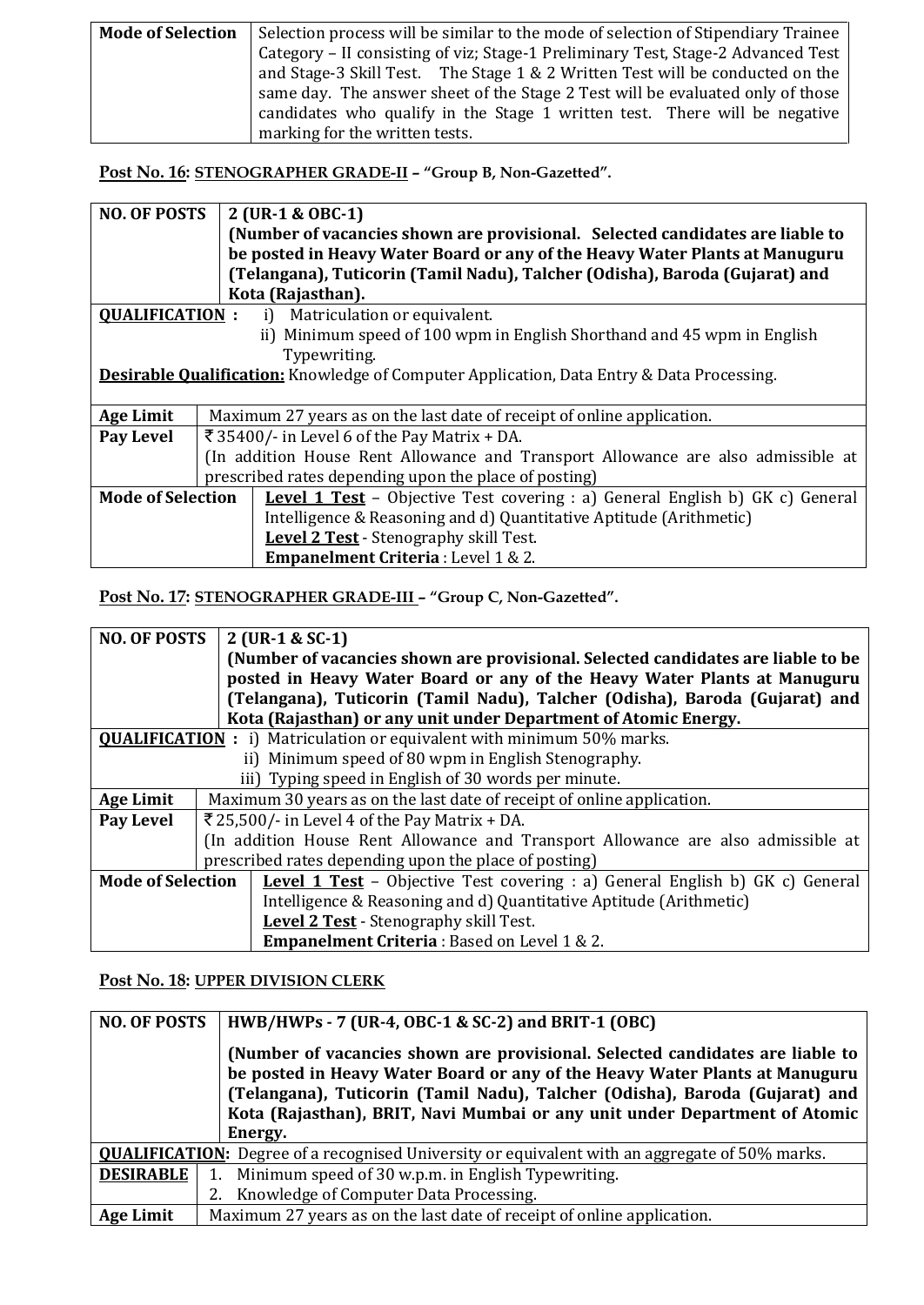| Pay Level                | $\overline{\xi}$ 25,500/- in Level 4 of the Pay Matrix + DA.                          |
|--------------------------|---------------------------------------------------------------------------------------|
|                          | (In addition House Rent Allowance and Transport Allowance are also admissible at      |
|                          | prescribed rates depending upon the place of posting)                                 |
| <b>Mode of Selection</b> | <b>Level 1 Test</b> – Objective Test covering : a) General English b) GK c) General   |
|                          | Intelligence & Reasoning and d) Quantitative Aptitude (Arithmetic)                    |
|                          | Level 2 Test - English Language and Comprehension (Descriptive written Test).         |
|                          | <b>Empanelment Criteria:</b> Marks obtained in Level 2 (Main) only. Level-1 Test will |
|                          | be only qualifying exam / screening test to shortlist candidates for Level-2 Main     |
|                          | Exam.                                                                                 |

### **ADDITIONAL BENEFITS :**

In addition to the normal Pay and Allowances as admissible under Rules, the employees of the Department of Atomic Energy are entitled for :

- $\triangleright$  Exciting working environment with facilities to acquire higher academic qualification.
- Promotions for Technical higher grades are covered under the Merit Promotion Scheme of DAE.
- $\triangleright$  Complete Healthcare for Self and Family Members.
- $\triangleright$  Secured accommodation in well laid-out, exclusive townships.
- Attractive Performance Related Incentives.
- Attractive Professional Update Allowance and Leave Travel Facility (Self & Family).
- $\triangleright$  Education facility / Reimbursement of Tuition Fees etc.
- $\triangleright$  Departmental Loan Facility for Housing and Computer.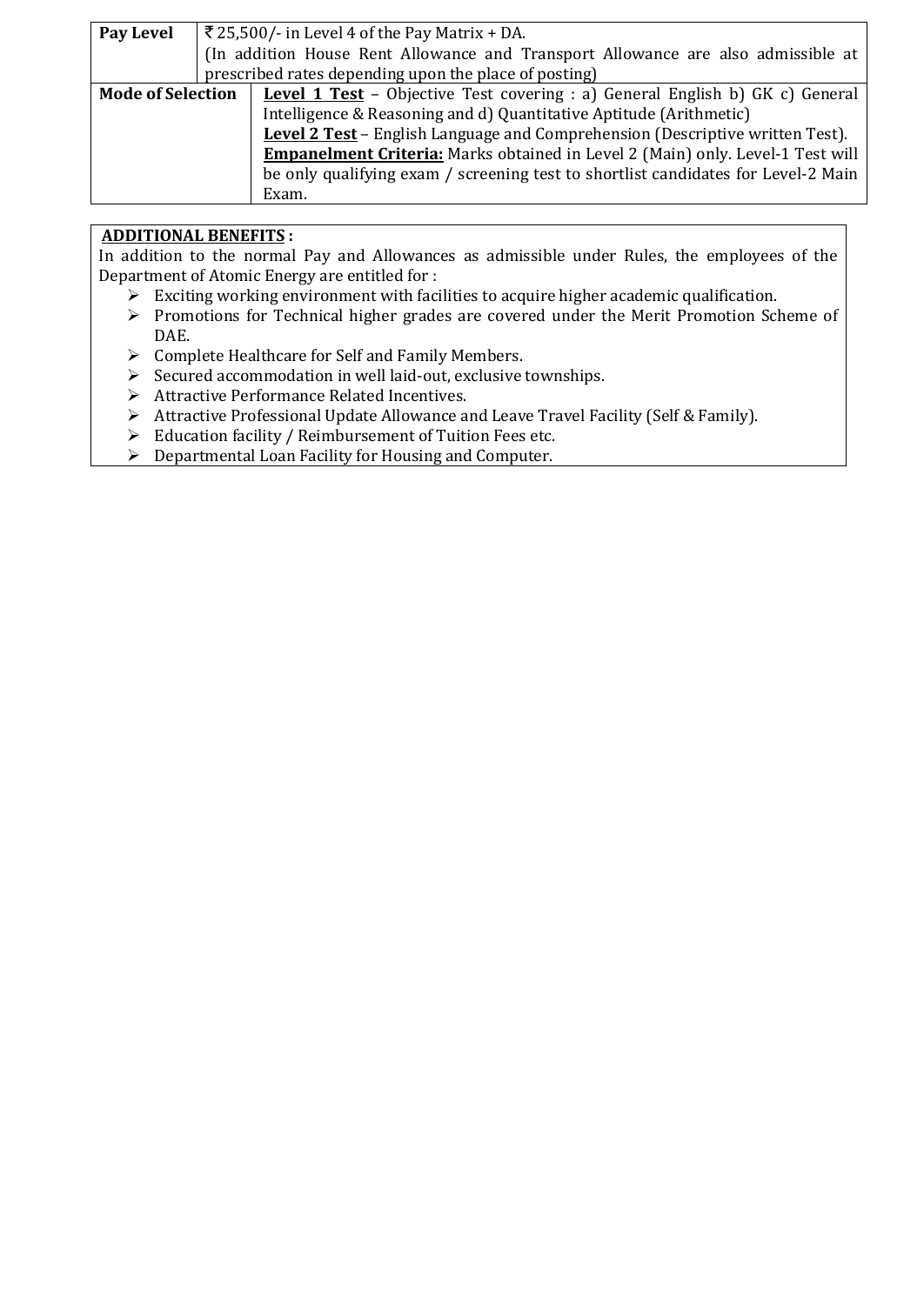# **GENERAL INSTRUCTIONS**

| 1.  | The number of vacancies shown above are provisional and liable to vary. HWB reserves the right                                                                                             |
|-----|--------------------------------------------------------------------------------------------------------------------------------------------------------------------------------------------|
|     | to fill up the post or even to cancel/restrict/modify/alter the whole process of recruitment                                                                                               |
|     | without issuing any further notice or assigning any reason thereof. In case the vacancy position for                                                                                       |
|     | any category is reduced or even made nil, HWB is not liable to compensate the applicant for                                                                                                |
|     | consequential damage/loss, if any.                                                                                                                                                         |
| 2.  | The candidates will be given choice to answer the questions in Written Exam/Trade Test/Skill                                                                                               |
|     | Test / Level 1 & 2 Test in English or Hindi. However, for candidates of UDC, Level 2 Test -                                                                                                |
|     | comprehension (Descriptive Written Test) will be only in English language. For candidates of                                                                                               |
|     | Stenographer Grade II & III the Level 2 Test will be English Stenography Skill Test.                                                                                                       |
| 3.  | The nature of duties to be performed by the above categories may involve working in round the                                                                                              |
|     | clock shift duties, in operational plants located at various parts of the country.                                                                                                         |
| 4.  | At the time of Written Examination / Skill Test / Level 1 & 2 Test / Interview (wherever                                                                                                   |
|     | applicable), candidates must bring a printout of the online application and admit card alongwith                                                                                           |
|     | attested copies of all relevant documents.                                                                                                                                                 |
| 5.  | Before applying for any post, candidates should ensure that they fulfill all the eligibility norms.                                                                                        |
|     | Candidates should have the requisite Educational/Technical Qualifications from recognized                                                                                                  |
|     | University/Institute as on the date of submission of the application.                                                                                                                      |
| 6.  | Period of experience as prescribed in the Advertisement will be determined with reference to the<br>last date for submission of application.                                               |
| 7.  | Mere fulfillment of requirements as laid down in the Advertisement does not entitle a candidate to                                                                                         |
|     | be called for Written Examination / Skill Test / Level 1 & 2 Test / Interview.                                                                                                             |
| 8.  | Stage 1 & 2 Written Examinations for Category-I & II Trainees only is proposed in the following                                                                                            |
|     | Centres:                                                                                                                                                                                   |
|     | Mumbai<br>Chennai                                                                                                                                                                          |
|     | Hyderabad<br>Bhubaneswar<br>Kota                                                                                                                                                           |
|     | Candidate may indicate their choice of Centre in the order of preference (atleast three Centres) in                                                                                        |
|     | their Application Form. Allocation of Centers will be decided based on the number of candidates                                                                                            |
|     | registering for each centre. Requests for change of Centre once opted will not be entertained. HWB                                                                                         |
|     |                                                                                                                                                                                            |
|     |                                                                                                                                                                                            |
|     | reserves the right to add or delete centre(s) depending upon the number of candidates from                                                                                                 |
|     | various regions. The Written Examinations / Tests / Interview (wherever applicable) for<br>posts other than Category I & II Trainees, will be held in MUMBAI only.                         |
| 9.  | Those who have been empanelled under WAITING LIST will be offered appointment ONLY in case                                                                                                 |
|     | the candidate in the select list does not join. Waiting list will be operated in terms of                                                                                                  |
|     | Department of Atomic Energy O.M. NO. 16/19(1)/2015-SUS/14244 DATED 26.10.2016 AND                                                                                                          |
|     | <b>VALID FOR ONE YEAR from the date of Select Panel.</b> Details on operation of waiting list is                                                                                           |
|     | published on HWB website www.hwb.gov.in. (under the Heading - Recruitment).                                                                                                                |
| 10. | Candidates selected against this advertisement are likely to be posted initially in Heavy Water                                                                                            |
|     | Board, Mumbai or any of the Heavy Water Plants located in various parts of India and are also                                                                                              |
|     | liable to serve in any part of India and in any constituent unit of the Department of Atomic Energy                                                                                        |
|     | as may be required in Public Interest.                                                                                                                                                     |
| 11. | Persons working under Central / State Government / Public Sector Undertakings / Autonomous                                                                                                 |
|     | Bodies etc. should submit "NO OBJECTION CERTIFICATE" at the time of Skill Test / Level 1 & 2                                                                                               |
|     | Test / Interview.                                                                                                                                                                          |
| 12. | <b>AGE RELAXATION:</b>                                                                                                                                                                     |
|     | Relaxation upto 5 years against reserved posts for SCs/STs<br>a.                                                                                                                           |
|     | Relaxation upto 3 years against reserved posts for OBCs<br>b.                                                                                                                              |
|     | Relaxation for Persons with Disabilities will be provided as per rules.<br>c.                                                                                                              |
|     | Relaxation for Ex-servicemen will be provided as per rules.<br>d.<br>e.                                                                                                                    |
|     | Departmental candidates who have rendered not less than 03 years continuous and regular<br>services in the same line or allied cadre as on 25.06.2018 are eligible for relaxation in upper |
|     | age limit as per Government orders.                                                                                                                                                        |
|     | Relaxation in the upper age limit of 5 yrs. shall be admissible to persons who had ordinarily<br>f.                                                                                        |
|     | been domiciled in Kashmir division of the state of Jammu & Kashmir during the period from                                                                                                  |
|     | 1st day of January 1980 to 31st day of December, 1989.                                                                                                                                     |
|     | Relaxation in the upper age limit of 5 Years shall be admissible to children / Family members<br>g.<br>of those who died in the 1984 Riots.                                                |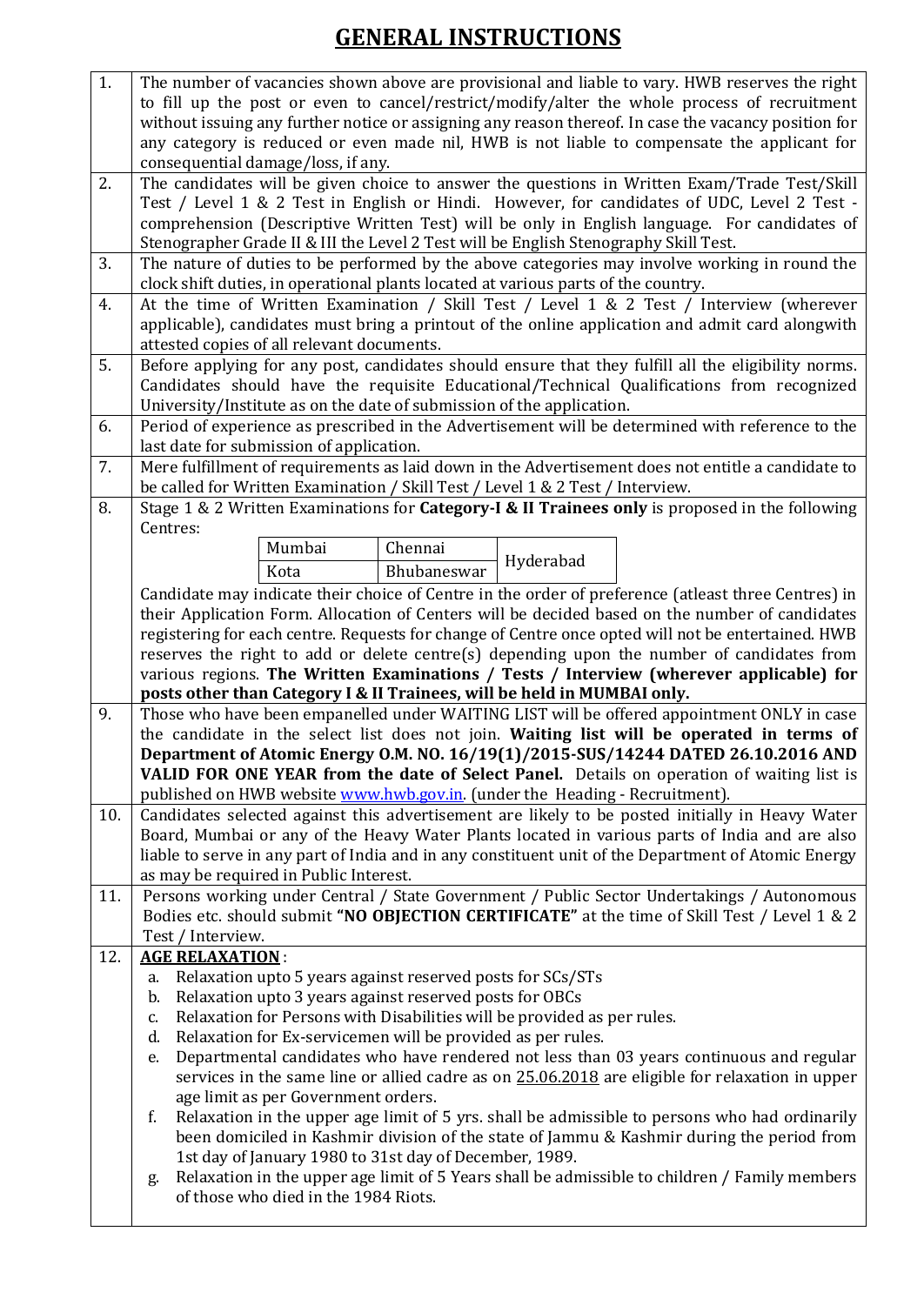|     | For details on age relaxation, please visit HWB website www.hwb.gov.in. (under the Heading -                                                                                                       |
|-----|----------------------------------------------------------------------------------------------------------------------------------------------------------------------------------------------------|
|     | Recruitment).                                                                                                                                                                                      |
| 13. | SC/ST/OBC candidates should submit Caste Certificate in the prescribed proforma applicable in                                                                                                      |
|     | Central Government Employment. Caste certificate should be issued by Authorised Authority in                                                                                                       |
|     | the prescribed format and the Community should have been included in the Presidential Orders in                                                                                                    |
|     | relation to the concerned State. The proforma of the Certificate is available on HWB website                                                                                                       |
|     | www.hwb.gov.in                                                                                                                                                                                     |
| 14. | While all candidates irrespective of Community/Group will be considered against UR vacancies,                                                                                                      |
|     | against the vacancies reserved for SC/ST/OBC candidates belonging to the respective Categories<br>only will be considered. For this purpose, SC/ST/OBC candidates should furnish Caste Certificate |
|     | from Competent Authorities.                                                                                                                                                                        |
| 15. | The candidates belonging to SC/ST/OBC should clearly indicate the same in the application (even                                                                                                    |
|     | when applying for UR vacancy) and should furnish proof of the same in the specified format at                                                                                                      |
|     | the time of Skill Test / Interview (as applicable) failing which they will be treated as unreserved                                                                                                |
|     | and subsequent representations for change of community status will not be entertained.                                                                                                             |
| 16. | In case of OBC, the certificate should specifically indicate that the candidate does not belong to the                                                                                             |
|     | Persons/Sections (CREAMY LAYER) mentioned in Col.3 of the Schedule of the Government of                                                                                                            |
|     | India, Department of Personnel and Training OM No.36012/22/93-Estt(SCT) dated 08.09.1993                                                                                                           |
|     | and modified vide GOI DoPT OM No. 36033/3/2004-Estt. (Res) dated 09.03.2004 & OM No.                                                                                                               |
|     | 36033/3/2004-Estt (Res) dated 14.10.2008 and the certificate should be in the prescribed form                                                                                                      |
|     | and valid as on date of Application as per orders of the Ministry of Personnel, Public Grievances                                                                                                  |
|     | and Pensions, Government of India & Department of Personnel and Training, Government of India.                                                                                                     |
|     | Caste Certificate should be issued by Authorised Authority in the prescribed format with non-                                                                                                      |
|     | creamy layer certificate and the Community should have been included in the Central lists of Other                                                                                                 |
|     | Backward Caste. In case, name of Caste to which candidate belongs, is not listed in the Common                                                                                                     |
|     | List of OBC, the candidate will not be eligible for any relaxation and will be considered as                                                                                                       |
|     | Unreserved category.                                                                                                                                                                               |
|     |                                                                                                                                                                                                    |
| 17. | <b>TRAVELLING ALLOWANCE:</b>                                                                                                                                                                       |
|     | <b>Outstation SC/ST Candidates</b> called for Written Examination / Skill Test / Level 1 & 2 Test /                                                                                                |
|     | Interview will be eligible for to and fro rail fare by IInd Class (SLEEPER CLASS) by the shortest                                                                                                  |
|     | route or the actual fare paid whichever is less, subject to production of tickets / ticket numbers                                                                                                 |
|     | etc.<br>However, Traveling Allowance is not admissible to those SC/ST candidates who are already                                                                                                   |
|     | emploved in Central/State Government services, Central/State Government Corporations,                                                                                                              |
|     | <b>Public Sector Undertakings, Local Government Institutions and Panchayats.</b>                                                                                                                   |
|     | Download TA Form from www.hwb.gov.in OR hwb.mahaonline.gov.in                                                                                                                                      |
| 18. | Candidates working under the Central / State Government, Public Sector Undertakings,                                                                                                               |
|     | Autonomous Bodies etc., after the submission of the Online application, should submit the hard                                                                                                     |
|     | copy of the application routed through proper channel to Assistant Personnel Officer                                                                                                               |
|     | (Recruitment), Heavy Water Board, 4 <sup>th</sup> Floor, V.S. Bhavan, Anushaktinagar, Mumbai-400094. They                                                                                          |
|     | are also required to submit "NO OBJECTION CERTIFICATE" at the time of Written Examination /                                                                                                        |
|     | Skill Test / Level 1 & 2 Test/ Interview (wherever applicable), failing which, they will not be                                                                                                    |
|     | allowed to appear for the Written Examination / Skill Test / Level 1 & 2 Test/ Interview.                                                                                                          |
| 19. | The candidates appointed will be governed by New Contributory Pension Scheme.                                                                                                                      |
| 20. | PROBATION : The persons selected will be appointed on probation as per Rules.                                                                                                                      |
| 21. | HWB reserves the right to accept or reject the candidature of any applicant at any stage.                                                                                                          |
| 22. | Candidate who have not acquired/will not acquire the Educational qualification as on the closing                                                                                                   |
|     | date of receipt of application i.e. (25.06.2018) will not be eligible and need not apply.                                                                                                          |
| 23. | In case Universities/Board award letter grades/CGPA/OGPA, the same will have to be indicated as                                                                                                    |
|     | equivalent percentage of marks as per the norms adopted by the University/Board. In the absence<br>of the same, the candidature will not be considered (While submitting original documents for    |
|     | verification, the candidates will have to produce the norms of the University / Board for                                                                                                          |